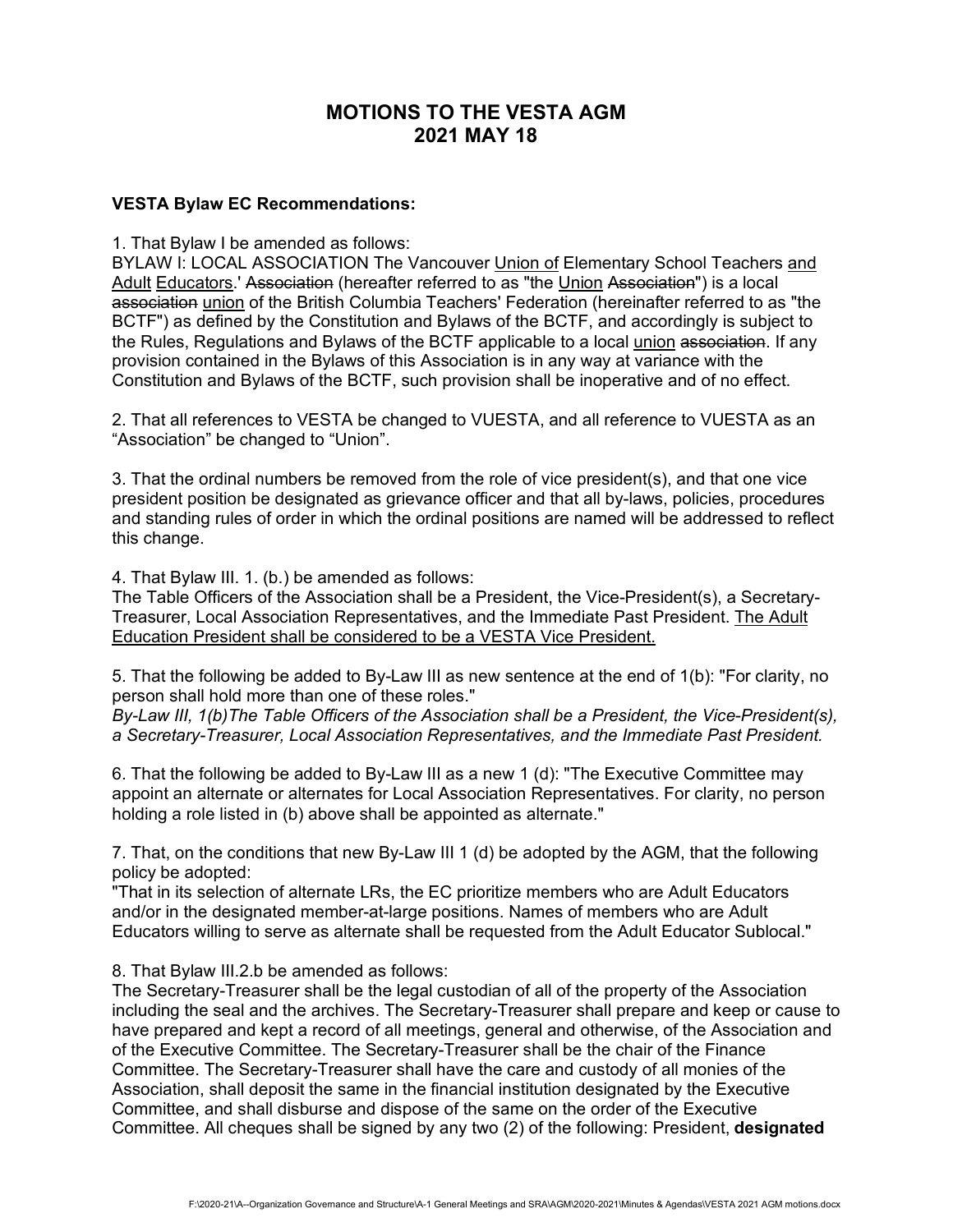**Vice-Presidents**, Secretary-Treasurer. Each signing officer shall be required by the Executive Committee to furnish a bond for the faithful discharge of their duties in such sums as the Executive Committee shall require, the premiums of such bonds to be paid from the funds of the Association.

### The actual Bylaw III.2.b. reads:

*The Secretary-Treasurer shall be the legal custodian of all of the property of the Association including the seal and the archives. The Secretary-Treasurer shall prepare and keep or cause to have prepared and kept a record of all meetings, general and otherwise, of the Association and of the Executive Committee. The Secretary-Treasurer shall be the chair of the Finance Committee. The Secretary-Treasurer shall have the care and custody of all monies of the Association, shall deposit the same in the financial institution designated by the Executive Committee, and shall disburse and dispose of the same on the order of the Executive Committee. All cheques shall be signed by any two (2) of the following: President, 1st Vice-President, Secretary-Treasurer. Each signing officer shall be required by the Executive Committee to furnish a bond for the faithful discharge of their duties in such sums as the Executive Committee shall require, the premiums of such bonds to be paid from the funds of the Association. the ordinal numbers be removed from the role of vice president(s), and that one vice president position be designated as grievance officer and that all by-laws, policies, procedures and standing rules of order in which the ordinal positions are named will be addressed to reflect this change.*

9. That Bylaw III.2.c be amended as follows:

In the absence or disability of the President, **a Vice-President as determined by the in-house table officers,** shall perform the duties of the President.

The actual Bylaw III.2.c reads:

*In the absence or disability of the President, the 1st Vice- President, and in his/her absence, the 2nd Vice-President, shall perform the duties of the President.*

10. That the following be added to By-Law III as a new 7: "If any member of the Executive Committee shall resign from office, or without reasonable excuse be absent from three consecutive meetings of the Executive Committee, or be suspended or expelled from the Federation, the Executive Committee shall declare the office vacated. The Executive Committee shall be empowered to fill such vacancies."

11. That an additional sentence be added to the end of By-Law VI 2 as follows: "If any position listed in (b), (c), and/or (d) above remains vacant upon adjournment of the Annual General Meeting, the Executive Committee shall be empowered to appoint members to any vacant position."

# *Bylaw V1.2:*

## *Annual General Meeting*

*The business of the Annual General Meeting shall include:*

- a) *Receipt of Reports and Financial Statements*
- b) *Nomination and Election of Table Officers*
- c) *Nomination and Election of Members-at-Large*
- d) *Nomination and Election of Standing Committee Chairpersons*
- e) *Appointment of Auditor*
- f) *Approval of the Budget and the setting of the Membership Fee for the ensuing year*
- g) *General Business*